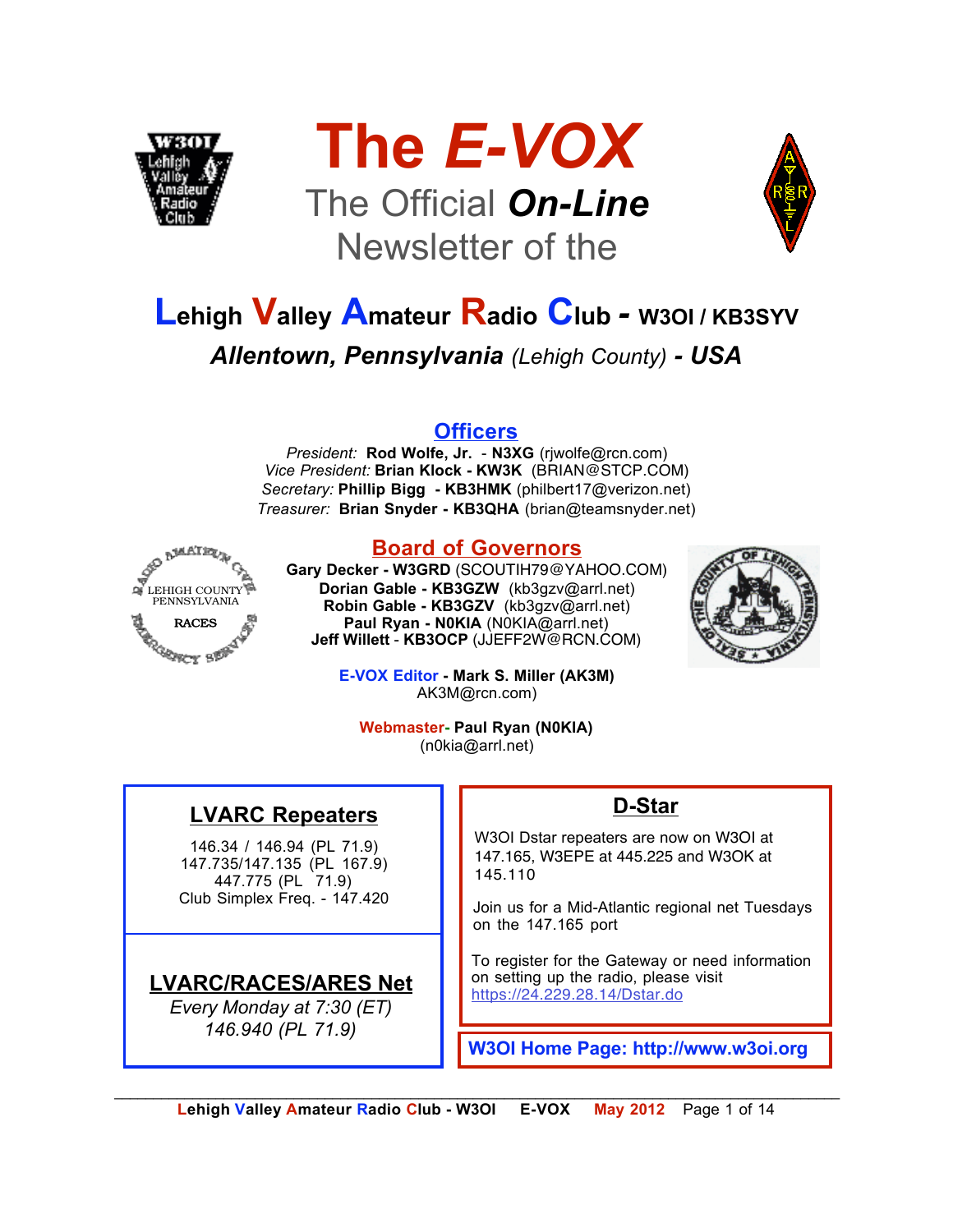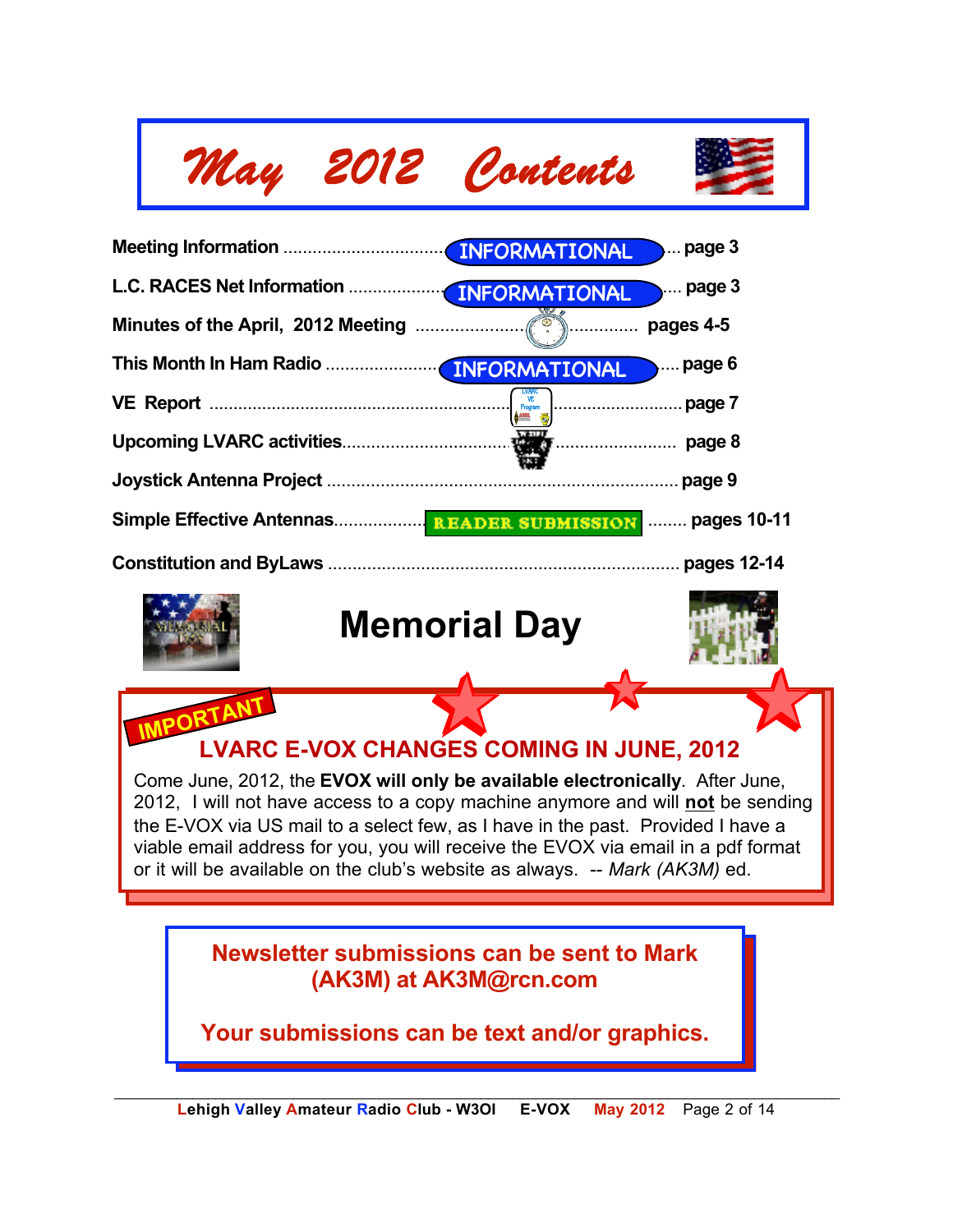

**The May, 2012 LVARC meeting will be held on May 1, 2012 at the Tri Clover Fire Company at 7:30 pm.**

# **LVARC / RACES NET**

**Don't forget to check into the Monday Night LC/LVARC/RACES Net on 146.94 (PL 71.9) with an alternate frequency of 147.735/147.135 (PL 167.9) The Net begins at 7:30 pm local time (ET).** 

> *Many* **club announcements will be heard there !**

## **Monday Night RACES/ARES Check-In Summary - 2012**

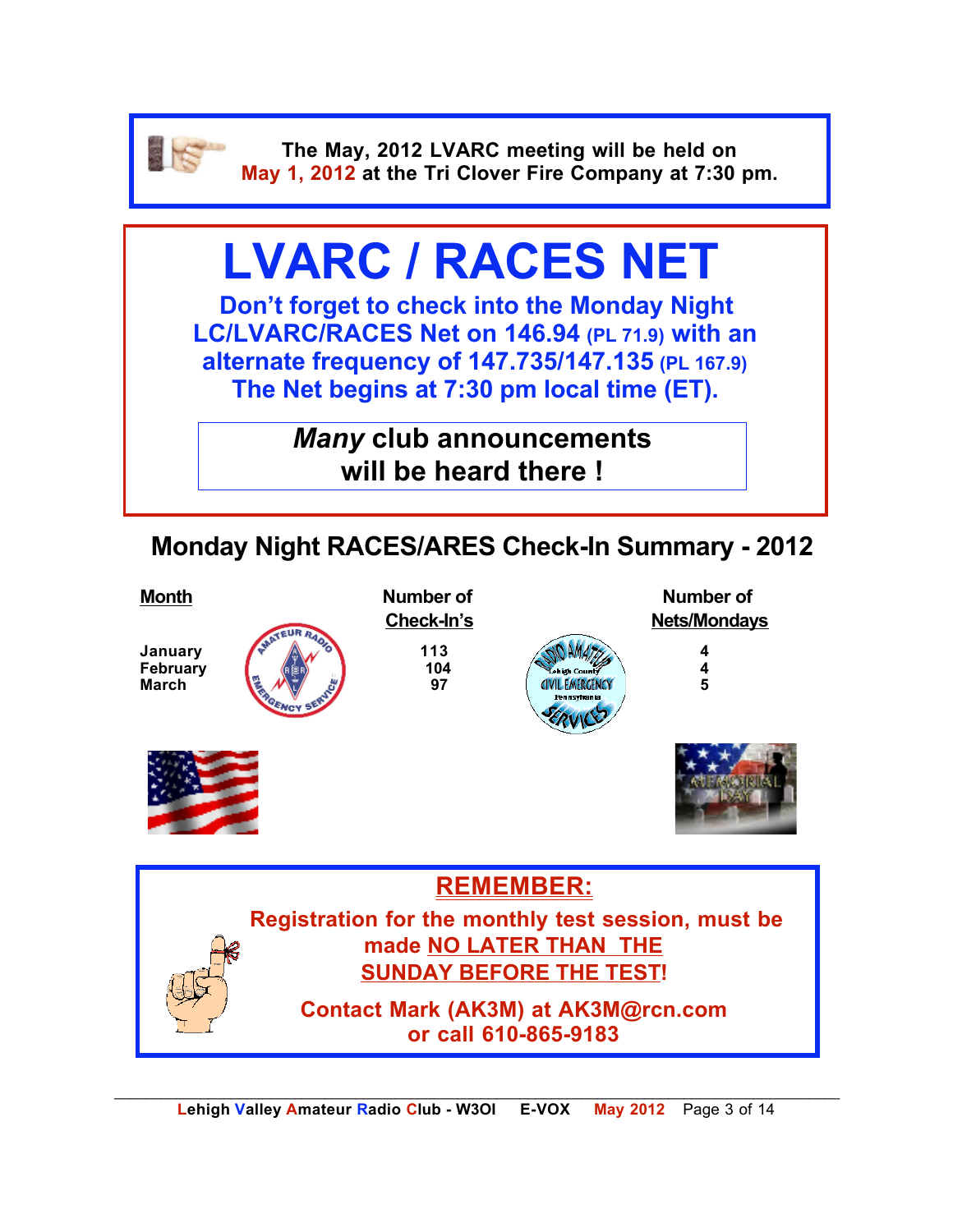#### **Minutes of the April, 2012 LVARC Meeting** de - Phil (KB3HMK)

The meeting was called to order by President Wolfe at 1934 Hrs, (EST).

The meeting opened with the Pledge of Allegiance, and then a moment of silence was observed for Silent Keys.

There were a total of 17 members in attendance, and the club was joined by 1 guest. The following Board Members were present at the meeting: Rod – N3XG, Brian – KW3K, Phil – KB3HMK, Brian – KB3QHA, Paul – N0KIA and Gary – N3GRD.

**Guests**: Joseph Sirotnak – WF2O

Corrections additions to the minutes: None noted Approved by: Gary – W3GRD Second by: Chuck – WB6CDY Carried (Y/N) Y

**Treasurer's Report** (Brian – KB3QHA)

Starting Balance: \$4,431.55 Ending Balance: \$4,165.87 Approved by: John – KB3VNS Second by: John – AB3LZ Carried: (Y/N) Y

#### **Committee Reports:**

**Repeater**: Lehigh County has offered to buy the 147.135 repeater antenna. This is a big help for the club, since we won't have to purchase the antenna. No other problems to report.

**Program**: Tonight's program is Brian (KW3K). He will do a presentation on Skywarn. April 17 is the hands on night. It will be on APRSIS and APRS tracking. The May program will be on "Oscilloscopes" and the May hands on will be "More Oscilloscopes".

**Volunteer Examiners:** One person tested for March that person passed. If you wish to test, contact Mark (AK3M) to reserve your spot. Rod encouraged members to become VE testers. Contact Mark if interested.

**Old Business**: Rod can get the foreign HT's for \$40. The only problem is they won't have the batteries. He can get the batteries for \$22. He will see if he can get that reduced.

The club's annual picnic will be August 25 this year. It will be at the Upper Macungie Township Park. This is on Rt. 100 and we have the Hawk pavilion. There is disc golf available and Rod will do a fox hunt again. We will extend an invitation out to the Lehigh County office staff for there purchase of the 135 repeater antenna.

(Minutes cont. on page 5)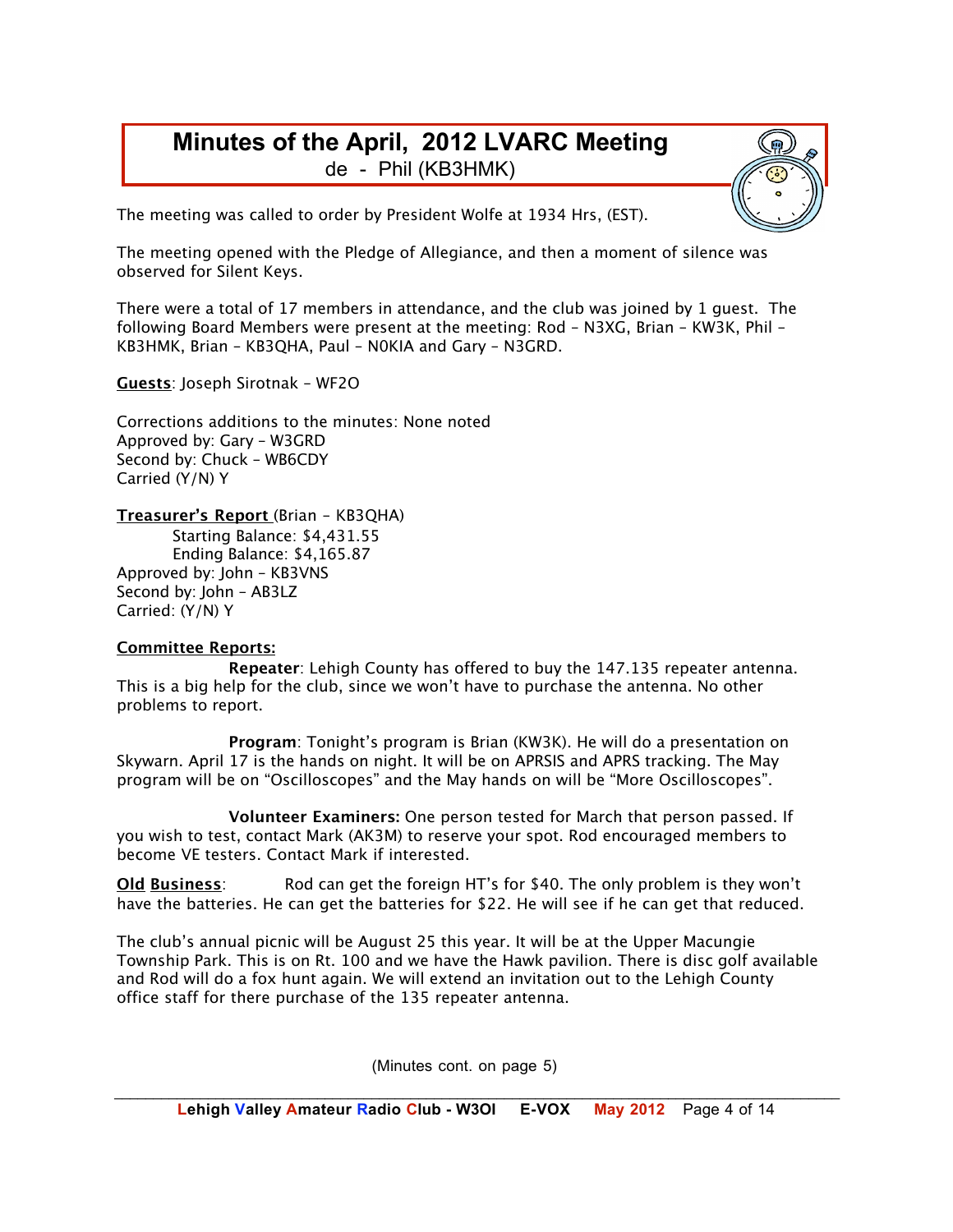(Minutes cont. from page 4)

**New Business:** Rod asked for a motion to research batteries for the radios and upon finding a good deal, make the purchase not to exceed \$200. The motion was made by Chuck (WB6CDY) and seconded by John (KB3VNS). The motion passed.

**Good of the Order:** The club received a letter from Mark Petruno (K3MP). He will be moving to Florida and thanked the club for the good memories. He will take some equipment with him. Hopefully there aren't any restrictions for antennas.

Brian (KB3QHA) will be doing another vest order. If interested in purchasing one, please contact him.

There will be a Skywarn class on April 14 at Lehigh Valley – Muhlenburg campus. If you are not a Skywarn spotter or need to renew, this is a good time to do it. They are now requiring spotters to recertify every three years. If interested, please contact Brian (KW3K).

April 28 there is the Hanover Twp. 5k run. It will be at the Hanover Twp. Community Center. If interested in helping, contact Charlie (N3WXO).

April 29 there is the Lehigh Valley Roadrunners marathon. If interested in helping, please contact Mark (AK3M).

May 12 there is a 5k run in Palmerton. If interested in helping, please contact Brian Eckert (W3SG) at w3sg@w3sg.org.

June 9 there is another 5k run at the Hanover Twp. Community Center. If interested in helping, please contact Charlie (N3WXO).

The Super Outbreak of Tornadoes that spawned 148 tornadoes including 30 F4 and 6 F5 happened 38 years ago today. If interested in learning more, you can Google "Super Outbreak 1974."

The LVARC Monthly Business Meeting Closed at 2035 hrs, (EST.) Motion by: Chuck – WB6CDY Second by: John – AB3LZ In favor: Y

Respectfully Submitted de KB3HMK, Secretary.

**See pages 12-14 for the second reading of the proposed changes to the Constitution & Bylaws that were presented at the April meeting.**

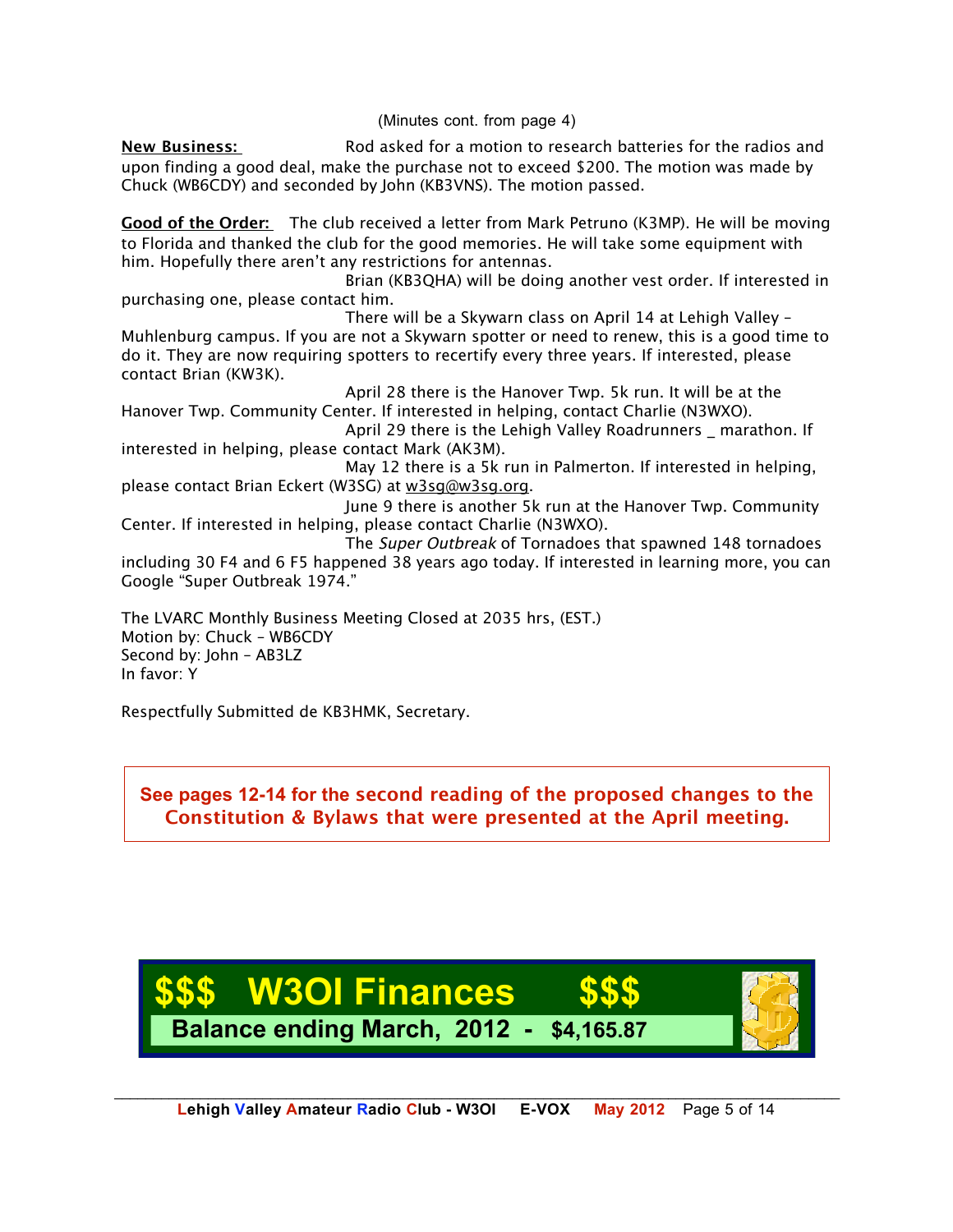# **This Month In Ham Radio**



**Lehigh Valley Amateur Radio Club - W3OI E-VOX May 2012** Page 6 of 14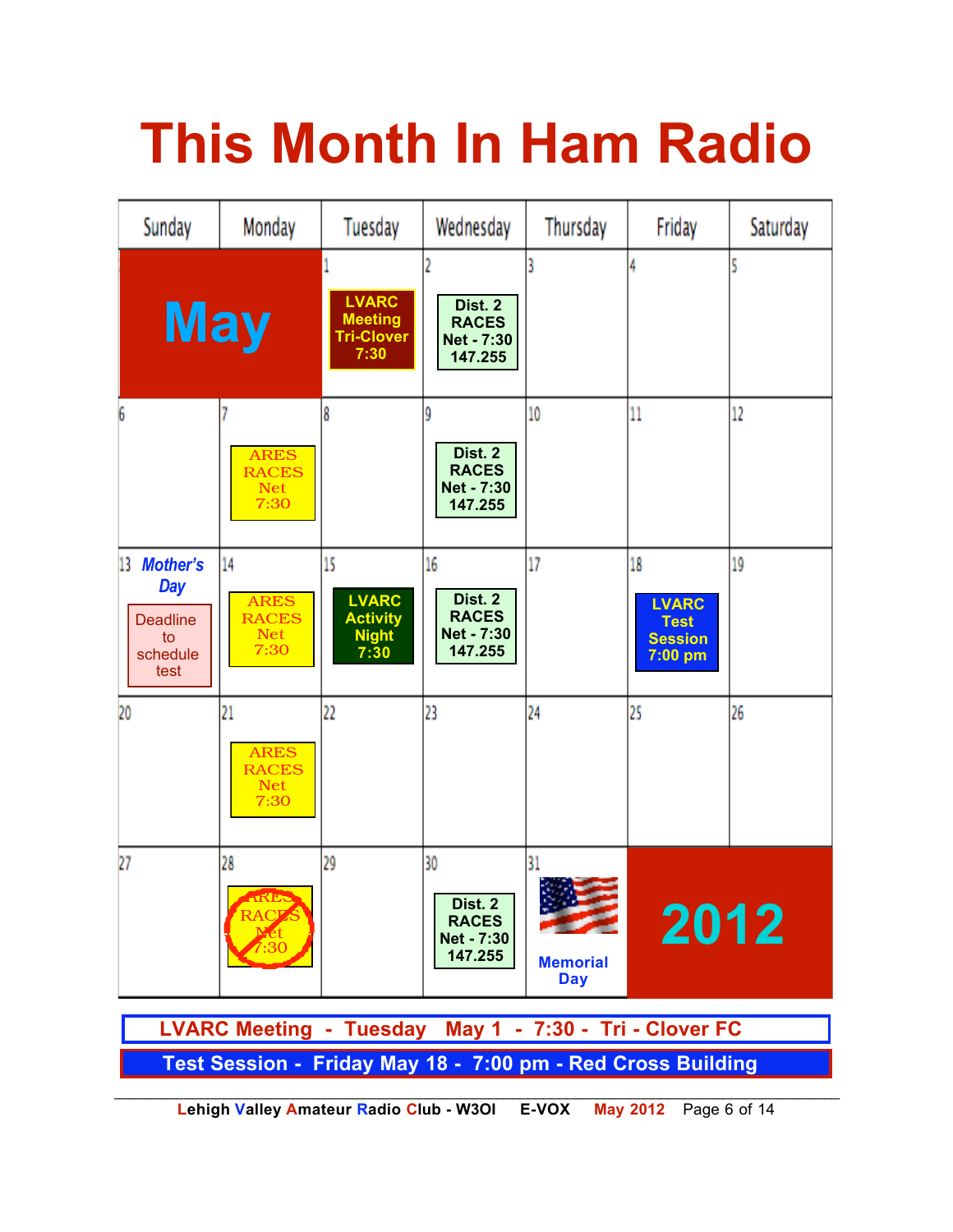### LVARC Activities/Events<br>Ilendar PRINT, CLIP and POST **Mark your Calendar**



 **Tuesday May 1 --- LVARC Meeting (7:30 - Tri Clover FC) Monday May 7 --- LC RACES/ARES Net - 7:30 pm (146.94) Sunday May 13 --- Deadline to schedule for license exam Monday May 14 --- LC RACES/ARES Net - 7:30 pm (146.94) Tuesday May 15 --- LVARC Activity Night (7:30 - Tri Clover FC) Friday May 18 --- LVARC Test Session (Registration required) Monday May 21 --- LC RACES/ARES Net - 7:30 pm (146.94) \*\*\* NO MONDAY NIGHT NET - May 28 - Memorial Day Holiday**

**There may be additions and deletions to the above dates. Listen to the Monday Night Net, the newsletter and announcements at meetings for changes.**



diagrams or text. **The newsletter needs YOUR material to continue!**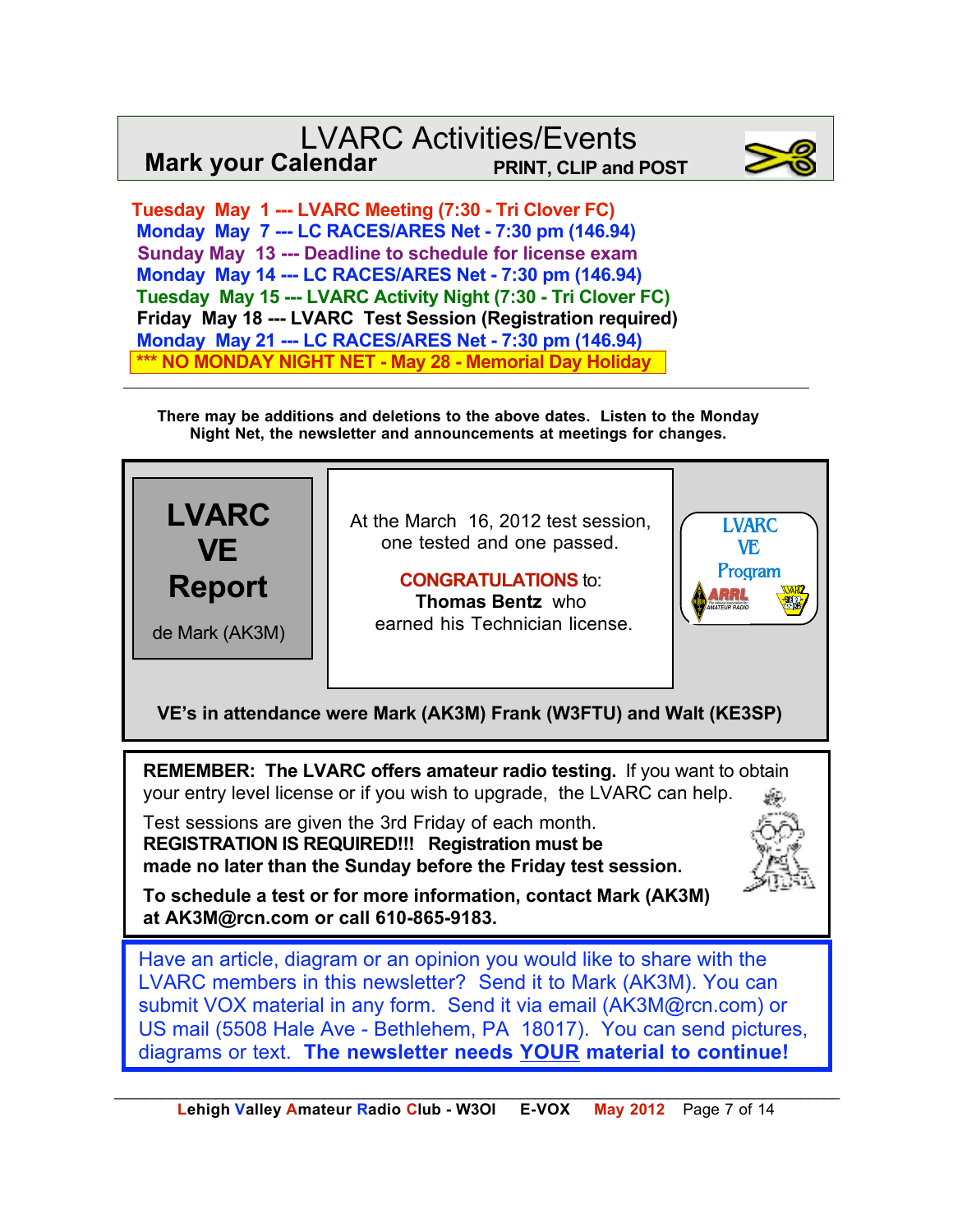## **2012 LVARC/ARES Events**

**June 23-24, 2012** - Field Day **September, 2012** - LVHN/VIA Marathon **October, 2012** - Women's 5K Classic **December, 2012** - Operation Ho Ho

LVARC events

Field Day is **June 23 - 24, 2012.** Details of the LVARC Field Day plans in the June issue of the EVOX.

What is special about the following sequence of numbers? **8 5 4 9 1 7 6 10 3 2 0**

> I he numbers are in alphabetical order. (eight, five, four, nine, one, seven, six, ten, three, two, zero)

# **CW on your Smart Phone?-** de Chuck (WB6CDY)

http://mail.google.com/mail/help/promos/tap/index.html **Gmail Tap**

## **From the ARRL** (3/20/12) ........

We are excited to announce two new ARRL membership benefits that will be introduced in June 2012.

In addition to the print copy of *QST*, all members will have access to an online, digital edition of *QST* at no extra cost. You will be able to access *QST* from anywhere--on nearly any computer, laptop, mobile device, smartphone and tablet (including Apple iPad, iPhone, and devices using the Android operating system).

#### **Login Instructions**

Please follow these personalized, step-by-step directions below to login to the ARRL website:

• Go to www.arrl.org

• At the top, center of the page in "**Site Login**", enter your **Username**: and the password you selected during registration.



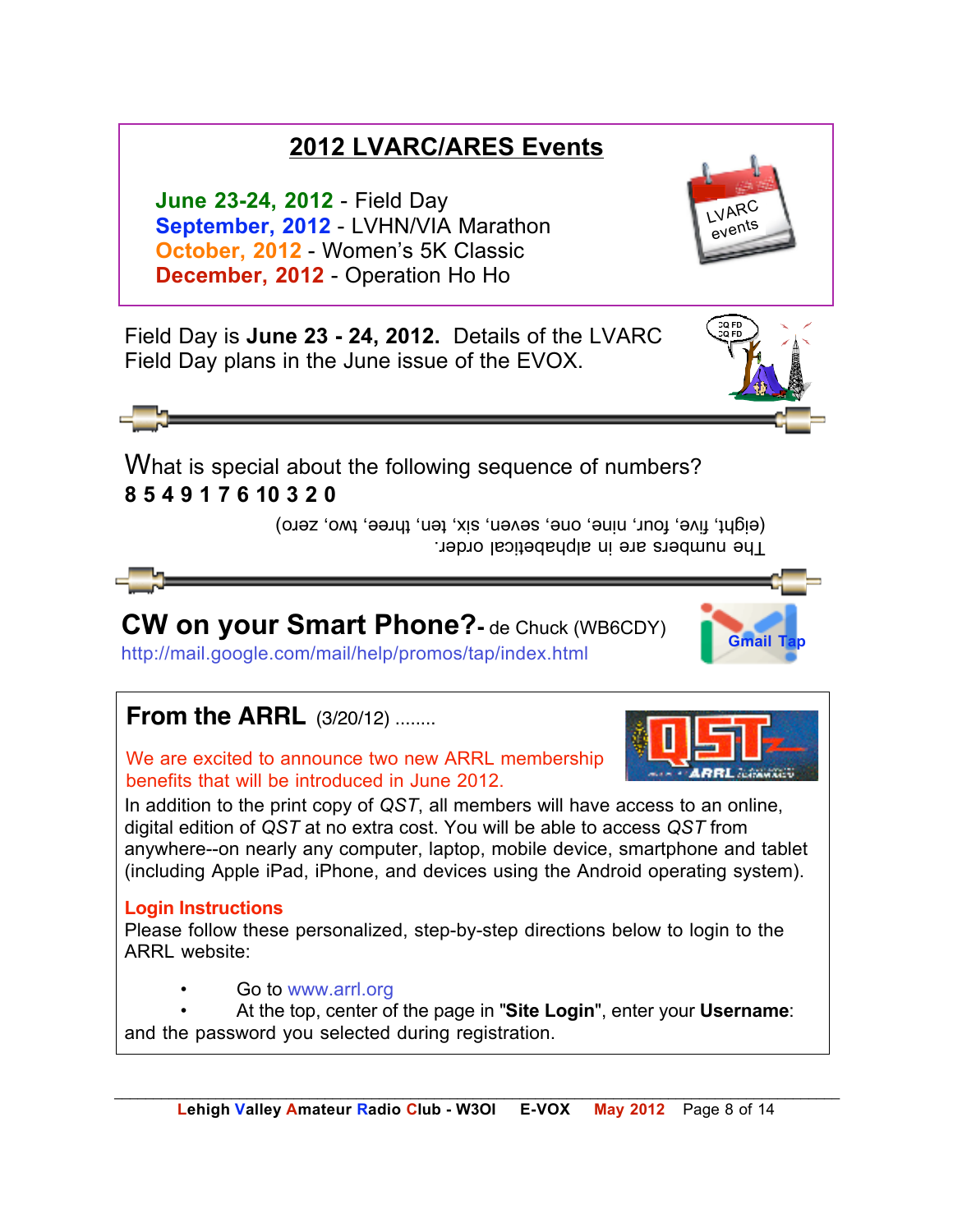#### *\_\_\_\_\_\_\_\_\_\_\_\_\_\_\_\_\_\_\_\_\_\_\_\_\_\_\_\_\_\_\_\_\_\_\_\_\_\_\_\_\_\_\_\_\_\_\_\_\_\_\_\_\_\_\_\_\_\_\_\_\_\_\_\_\_\_\_\_\_\_\_\_\_\_\_\_\_\_\_\_\_\_\_\_\_\_\_\_\_\_\_\_\_*  **Lehigh Valley Amateur Radio Club - W3OI E-VOX May 2012** Page 9 of 14

### **"JOYSTICK" Antenna Project**

I used the "Joystick" or "Little Wonder", as I knew it (from an article in an old magazine from the 70s, cant find the article so I don't really know which magazine anymore), back in the late 70s and early 80s. I had other antennas of course, a triband beam and a long-wire and I used all of them interchangeably. This antenna was always my favorite though, simple, omnidirectional and it worked. --- **WA3WZR** 

"For love of country they accepted death"... ~James A. Garfield

**SWR ????** This is the best explanation of SWR that I've ever heard. You can learn a lot from this instructional video...

http://www.youtube.com/watch?v=zOOihiLLS4I&feat ure=related **de Erik (AI3D)**

# **Enter the Seventh Annual ARRL Photo Contest!**

Have you ever wanted to see a photo of yours in *QST*, the annual ARRL Amateur Radio Calendar or another ARRL publication? Well, here's your chance! Deadline: Photos must be received at ARRL HQ by May 31, 2012.

See the ARRL web site for rules and details.

http://www.arrl.org/news/enter-the-seventh-annual-arrl-photo-contes.

**ARES Deployment Hat** (from the ARRL shop)

Reflective hat, with ARES logo embroidered on front. Perfect for public service and emergency communications support activities. Order No. 0099 - \$14.95

**How well do you know history?** Take the history quiz from the History Channel at http://quiz.history.com









**READER SUBMISSION**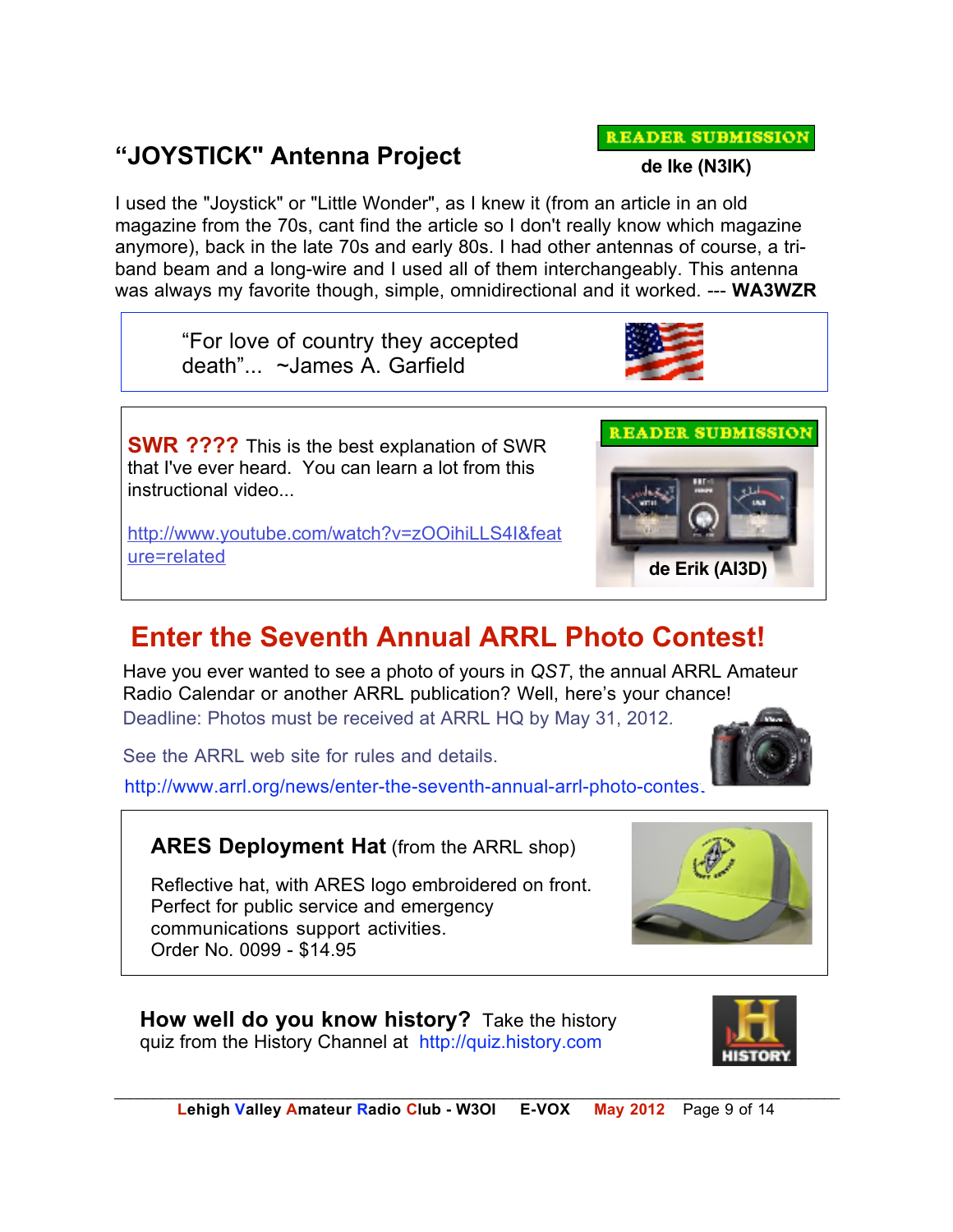#### **Simple effective antennas** - de Ike (N3IK)

The dipole is perhaps the most popular HF antenna. It is a very effective HF antenna and will allow you to rag chew with locals or work some DX. After you build one or two dipoles it is easy to progress to more complex and specialized wire antennas.

I have included a chart of dimensions for the HF bands. The lengths are longer than required to allow you to trim them to exact length for best match. You can allow the ends of the dipole to slope towards the ground but length will be a bit different and this is noted in table 2. Gather the Parts

You will need a length of wire a few feet longer than the required length. The extra is to provide for trimming to resonance. 3 insulators, coax cable to reach from antenna to your rig. Wire cutter, slip joint pliers, Solder gun or iron, solder, electrical tape, sharp knife and a tape measure (100 ft is best).

Decide if your antenna will run straight or will the ends drop towards ground. There will be a slight difference in length for sloping antennas. Table one is for flat run and table 2 is for sloping elements. (NOTE: L1 is total length, L2 is one half of L1) Start by cutting two lengths of wire for L2. Now connect a insulator to one side of each L2, Wrap wire and solder. The other end of this wire will connect to the center insulator. There are insulators made just for the center connector and if you are using one of these connect it now to the unterminated ends of L2.

 Note: I do not like most center insulators so I use a standard insulator. The reason for this is that most center insulators that use a so239 connector do not provide adequate strain relief for the coax and cost is very high. Using a regular insulator lets you wrap the coax with electrical tape to reduce strain on the cable. Now we need to connect the coax to the antenna.

If using a center insulator just connect the coax with the standard coax connector. If you use a standard insulator you will need to strip about five inches of insulation from the coax. To do this use a sharp knife or razor blade. Next step is to get the center conductor separate from the braid part of the coax. Use a small screw driver and make a small hole in the braid near the bottom of the stripped end. Use the screw driver to pry the inner conductor out and strip and tin the inner conductor. (if you find this difficult simply unbraid the shield and wrap and tin it) Now lay coax along the insulator and solder the braid to one side and the inner conductor to the other. Wrap the entire center conductor with two solid coats of electrical tape. Now pull the antenna up (let one end of the rope you use easy to untie to let antenna down for pruning) connect the rig and check swr, If swr is better at lower frequency the antenna must be shorter at each end, if it better at a higher frequency then wire must be added. Let antenna down and do your trimming. You may need to repeat this several times. An easier way is to use an antenna analyzer. You can connect this and raise the antenna a few feet off ground and trim till you reach a good match. When the antenna is in place, chances are the swr will be different, but as long as it is under 2:1 you are fine (if you use a transmatch you will easily be able to find a near perfect match.

| Table 1 Flat Top length in feet. |        |       |        |     | Table 2 Sloping |       |         |       |       |
|----------------------------------|--------|-------|--------|-----|-----------------|-------|---------|-------|-------|
|                                  |        |       | -2     |     |                 | L1    |         |       | L2    |
| 160                              | 257.14 | 128.7 |        | 160 | 261.53          |       | 130.765 |       |       |
| 80                               | 124.82 | 62.41 |        | 80  | 125.53          |       | 63.265  |       |       |
| 40                               | 65.91  |       | 32.955 | 40  | 67.04           |       |         | 33.52 |       |
| 30                               | 45.33  |       | 22.665 | 30  | 47.12           |       |         | 23.56 |       |
| 20                               | 33.10  |       | 16.55  |     | 20              | 33.75 |         |       | 16.74 |
| 18                               | 28.85  |       | 14.43  |     | 18              | 26.29 |         |       | 13.15 |
| 15                               | 22.18  |       | 11.09  |     | 15              | 22.55 |         |       | 11.25 |
| 12                               | 18.79  |       | 9.38   |     | 12              | 19.11 |         |       | 9.56  |
| 10                               | 16.36  |       | 8.18   |     | 10              | 16.64 |         |       | 8.32  |

The lengths are cut for center of the band. If you do prune antenna for a specific frequency the swr will rise as you move away from that frequency. As long as swr remains below 2:1 everything is ok. To simplify the whole thing you can simply cut to the calculated length and use a transmatch to keep swr low.

Now you have the basics, the next step is to look at specific designs to do the job you want. Next article will discuss, gain, directional antennas, horizontal vs vertical and provide information on high gain wire antennas. If you have questions please contact me via email, my address is n3ik2000@yahoo. Com. In addition if I can get to a activity meeting I will be glad to demonstrate and and answer your questions.

I do have an antenna analyzer you can borrow to tune your antenna. And if possible I'll be glad to show up at your antenna party.

(See page 11 for diagrams)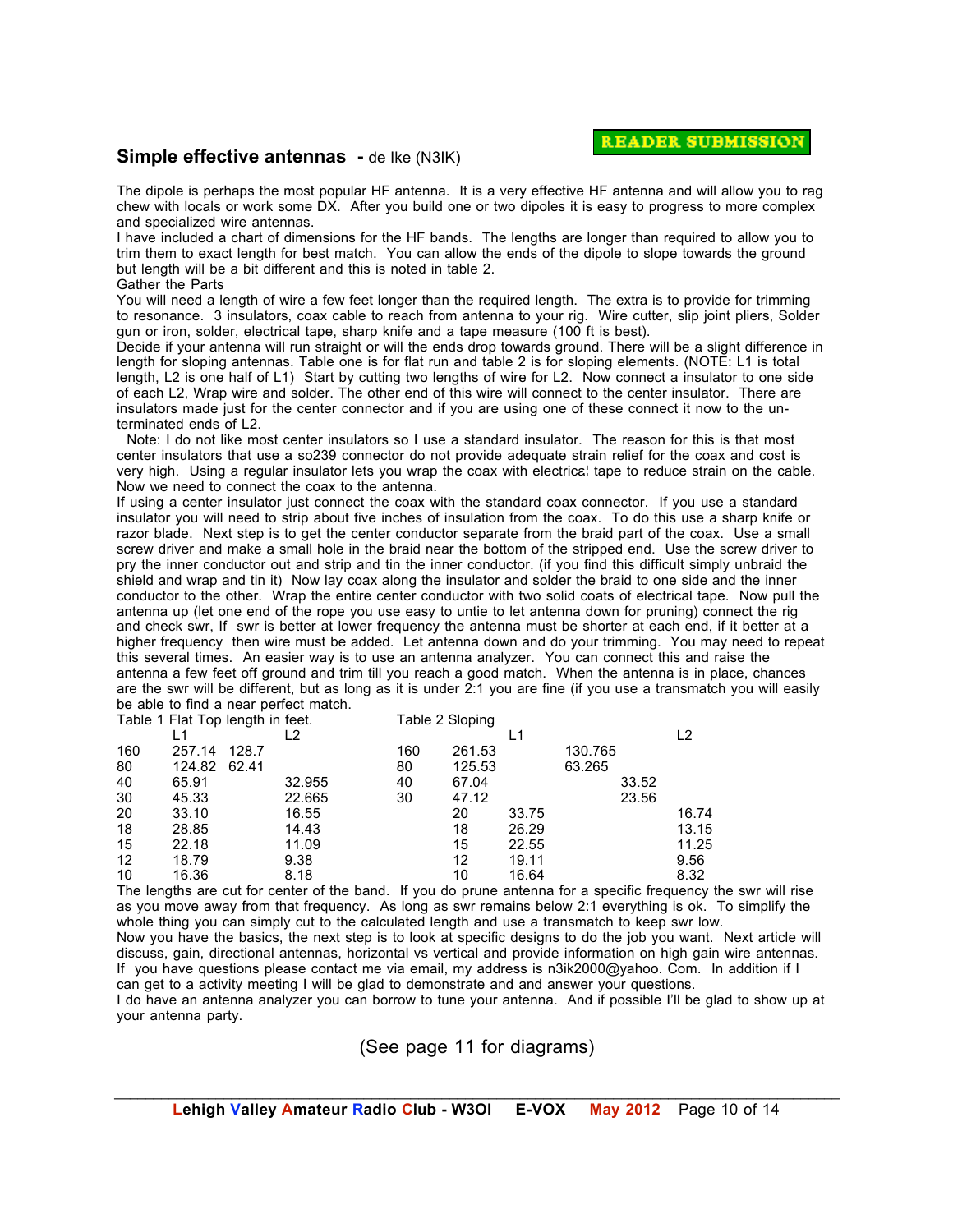

Credit to K4TWJ, Dave Ingram's "Wire antenna handbook"

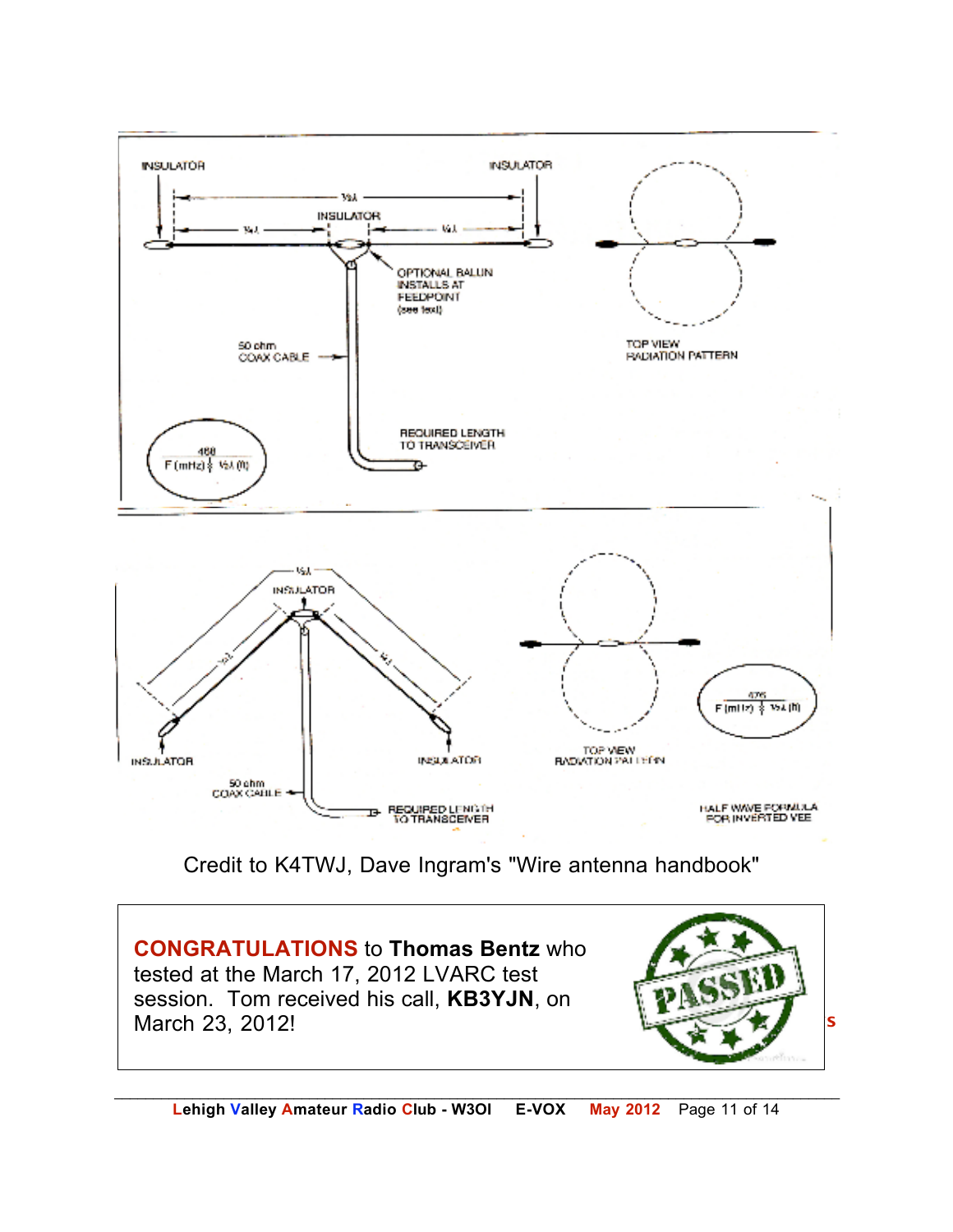Paul did the second reading of the proposed changes to the Constitution & Bylaws. After reading each one, the President asked for a motion to accept. Numbers 1 to 10 relates to the Constitution and numbers 11 to 21 relates to the Bylaws. They are as follows:

- 1. Article 1 Section 1 Motion by: Charlie – N3WXO Seconded by: Chuck – WB6CDY All in favor: Y
- 2. Article 2 Section 1 Motion by: John – AB3LZ Seconded by: Gary – W3GRD All in favor: Y
- 3. Article 3 Section 2 Motion by: Chuck – WB6CDY Seconded by: Charlie – N3WXO All in favor: Y
- 4. Article 3 Section 3 Motion by: Brian – KW3K Seconded by: Walt – KE3SP All in favor: Y
- 5. Article 4 Section 1 Motion by: Chuck – WB6CDY Seconded by: John – AB3LZ All in favor: Y
- 6. Article 5 Section 1 Motion by: Chuck – WB6CDY Seconded by: Charlie – N3WXO All in favor: Y
- 7. Article 5 Sections 2 & 3 Motion by: Walt – KE3SP Seconded by: Gary – W3GRD All in favor: Y
- 8. Article 5 Section 4 Motion by: Chuck – WB6CDY Seconded by: John – KB3VNS All in favor: Y
- 9. Article 6 Section 6 (New) Motion by: Brian – KW3K Seconded by: John – AB3LZ All in favor: Y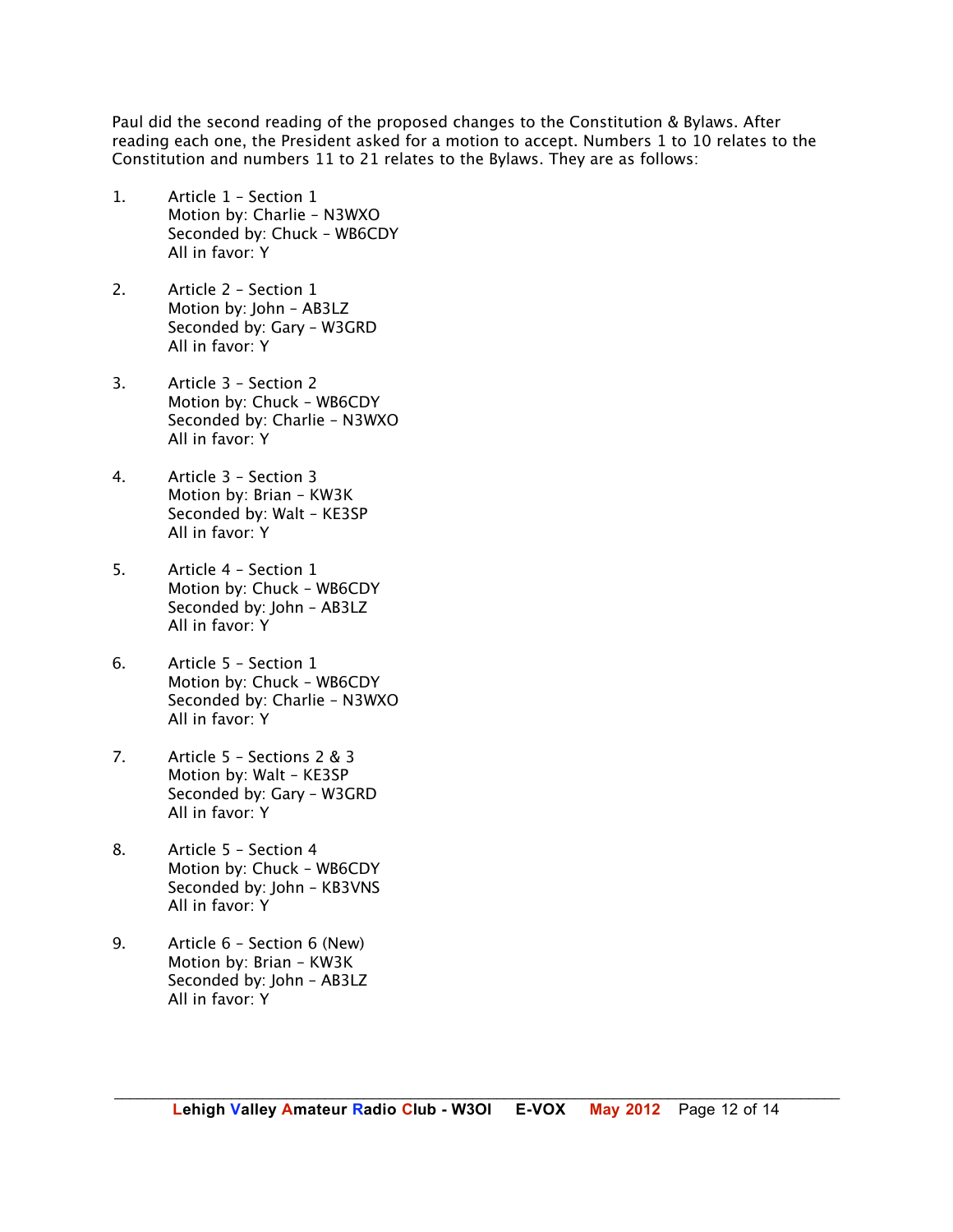- 10. Article 6 Section 7 (Was Section 6) Motion by: Chuck – WB6CDY Seconded by: Gary – W3GRD All in favor: Y
- 11. Article 1 Section 1 Motion by: John – KB3VNS Seconded by: Walt – KE3SP All in favor: Y
- 12. Article 1 Section 1 F & G Motion by: Gary – W3GRD Seconded by: Chuck – WB6CDY All in favor: Y
- 13. Article 2 Sections 1, 2, 3, & 4 Motion by: John – AB3LZ Seconded by: Walt – KE3SP All in favor: Y
- 14. Article 2 Section 5 Motion by: Chuck – WB6CDY Seconded by: Don – N0VGA All in favor: 10 In Favor and 4 Opposed (It was recommended to delete this section, the members voted to keep it)
- 15. Article 2 Section 6 Motion by: Chuck – WB6CDY Seconded by: John – KB3VNS All in favor: Y
- 16. Article 2 Section 7 Motion by: Chuck – WB6CDY Seconded by: Don – N0VGA All in favor: Y
- 17. Article 3 Section 2 Motion by: John – AB3LZ Seconded by: Chuck – WB6CDY All in favor: Y
- 18. Article 3 Section 6 A, B, C, F, H, J, & K Motion by: Chuck – WB6CDY Seconded by: Gary – W3GRD All in favor: Y
- 19. Article 4 Section 1 Motion by: Walt – KE3SP Seconded by: John – KB3VNS All in favor: Y